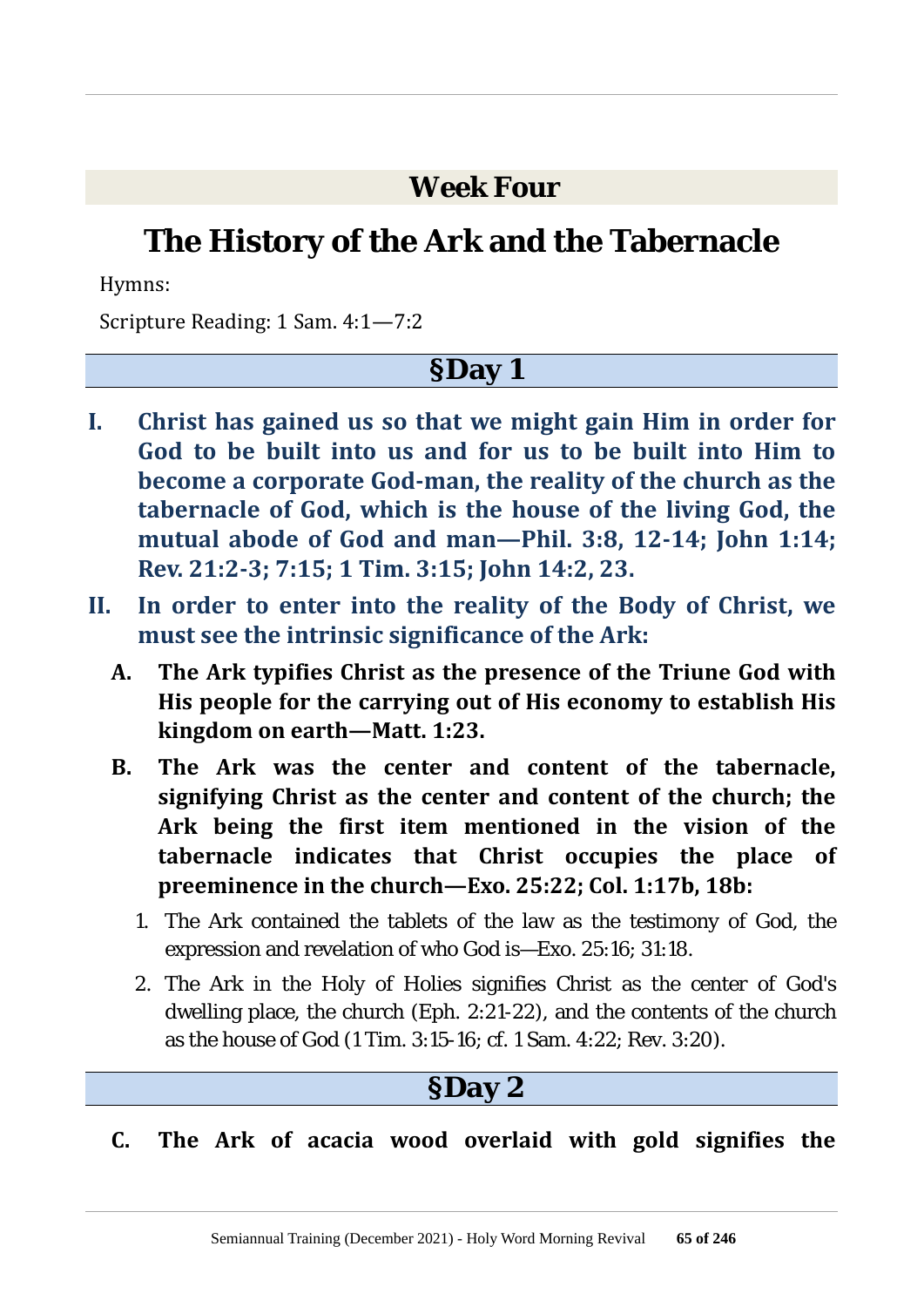**pneumatic Christ as the embodiment of God and as the mingling of divinity with humanity, the building of God with man, dwelling in our spirit for us to contact God and enjoy God—2 Tim. 4:22; 2 Cor. 3:17; Col. 2:9; Heb. 9:4:**

- 1. Acacia wood signifies Christ's humanity, strong in character and high in standard, as the basic substance for expressing God—Exo. 25:10; Matt. 3:16; 4:4; 8:20; 9:12-13; 11:29; 12:19-20; 17:27; 20:28; 27:12, 14; Mark 1:35; 6:39-41; John 6:12; 7:6; cf. Acts 16:7.
- 2. The acacia wood being overlaid with gold both inside and outside signifies the divine nature penetrating the human nature and resting on the human nature so that it may be expressed through the human nature—Exo. 25:11; Rev. 3:18a; 2 Pet. 1:4; cf. Rev. 17:4.
- **D. The propitiatory cover of the Ark signifies Christ as the meeting place of God and His redeemed people—Exo. 25:17-22:**
	- 1. Christ is the One who propitiates (Heb. 2:17), the One who appeases the relationship between God and us, the One who reconciles us to God by satisfying God's demand through Himself as the propitiatory sacrifice (1 John 2:2; 4:10).
	- 2. Christ is also the propitiatory cover with the shining of His divinity and the redeeming of His humanity, the place where we enjoy propitiation before God and where we can meet and fellowship with our righteous, holy, and glorious God to receive Him as grace—Rom. 3:25; Heb. 4:16:
		- a. The two cherubim of gold on the propitiatory cover indicate that God's glory shines out from Christ (Exo. 25:18-20); the blood of the propitiatory sacrifice being sprinkled on the propitiatory cover of the Ark signifies that because of the blood of Christ's redemption, we can have fellowship with the righteous God in the midst of His glory (Lev. 16:14-15).
		- b. The more God meets with us and speaks with us, and the more we meet with God and listen to His speaking, the more of the testimony of God there will be in our experience.

### **§Day 3**

**III. The history of the Ark and the tabernacle portrays the desire of God's heart, the desolation of the church, and the recovery of the church for God's testimony, God's expression—Exo.**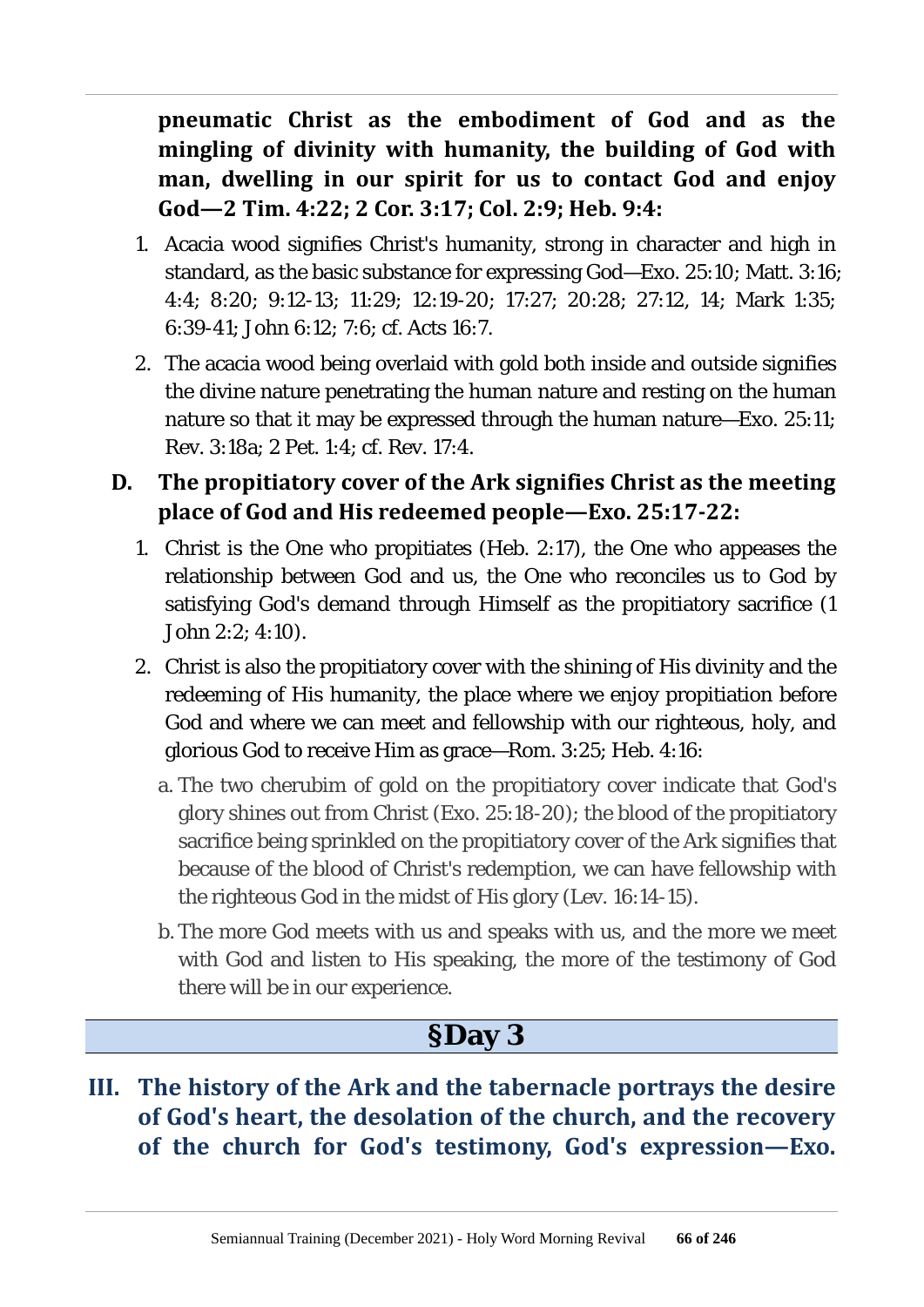**25:9-10; 26:26-30; 40:38:**

- **A. As the center and content of the tabernacle, the Ark signifies Christ as the center and content of the church as God's tabernacle, God's house, for God's corporate expression—25:22; 40:21; Col. 2:9; Eph. 2:21-22; 1 Tim. 3:15.**
- **B. In the first stage of its history, the Ark was in the tabernacle; this signifies that the normal church was the expression of Christ, and Christ was the content of the church; however, the Ark eventually was separated from the tabernacle; this signifies that the church became degraded and lost the reality and presence of Christ—Exo. 40:34-35; 1 Sam. 4:1—7:2.**
- **C. The Ark typifies Christ as the embodiment of God and as the presence of the Triune God with His people for the carrying out of His economy to establish His kingdom on earth (Josh. 3:3, 10-17); to bring out the Ark was to bring out the presence of God (Num. 10:33-36; 1 Sam. 4:3-4).**
- **D. The move of the Ark was a picture of God's move on the earth in Christ as His embodiment (Psa. 68:1-18); however, during Israel's fighting with the Philistines, God did not intend to move.**
- **E. The children of Israel had no thought of or concern for God's economy, and their bringing out the Ark to battle the Philistines indicated that they were usurping God, even forcing Him to go out with them for their safety, peace, rest, and profit.**
- **F. In principle, we do the same thing whenever we pray for our prosperity without any consideration of God's economy; instead of usurping God, we should pray, live, and be persons, like Samuel, according to God's heart and for His economy.**

### **§Day 4**

**G. Today men are replacing God's testimony with man's need; when man's need replaces God's testimony, degradation begins and problems arise; the Ark was not only the Ark of God (1 Sam. 4:11, 13, 17-19, 21-22) but also the Ark of the Testimony (Exo.**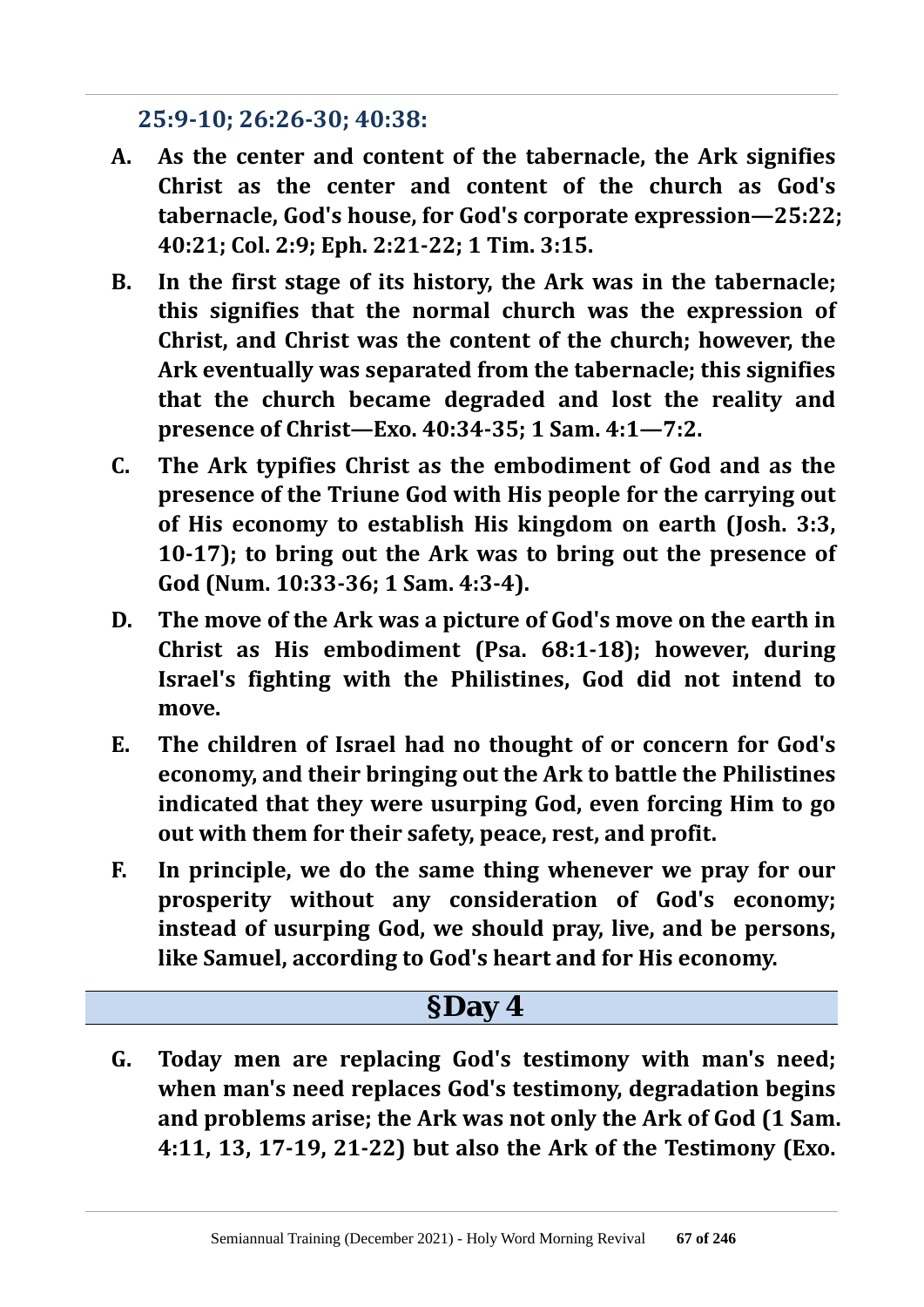**25:22; 40:21).**

- **H. Israel should have repented, made a thorough confession, returned to God from their idols, and inquired of God as to what He wanted them to do.**
- **I. Instead, having no heart for God's desire or for His eternal economy, they exercised their superstition to trust in the Ark based on their past victories that they had experienced through the move of the Ark.**
- **J. Due to Israel's degradation, the Ark was captured by the Philistines and was separated from the tabernacle, leaving the tabernacle an empty vessel with no reality, no proper content (1 Sam. 4:11—6:1); this signifies that in the second stage of its history, the church became degraded and lost the reality and presence of Christ (chs. 3—4; Rev. 3:20).**
- **K. In their degradation Israel was foolish because they did not trust in God directly; rather, they trusted in the systems ordained by God; before bringing the Ark of God out of the tabernacle, they should have checked with God as Joshua did at Jericho (Josh. 6:2-4; cf. 9:14).**
- **L. From the depths of our spirit we should say to the Lord, "Lord, I am not here on earth for my health, my prosperity, my safety, my peace, my rest, or my profit; because I want to be a true overcoming Nazarite cooperating with You for the fulfillment of Your economy, I ask You what is on Your heart concerning me"—1 Sam. 2:30b, 35; Num. 6:1-9; cf. 1 Kings 8:48; Jer. 32:39.**
- **M. In their degradation the children of Israel offended God to the uttermost, and God left them; eventually, instead of the Ark saving Israel, the Ark itself was captured, and the glory of God departed from Israel (1 Sam. 2:30, 34; 4:10-18, 22; Psa. 78:61); to be "Arkless" is to be "Christless," and to be "Christless" means that there is "Ichabod," meaning No Glory (1 Sam. 4:21-22; Rev. 3:20).**

#### **§Day 5**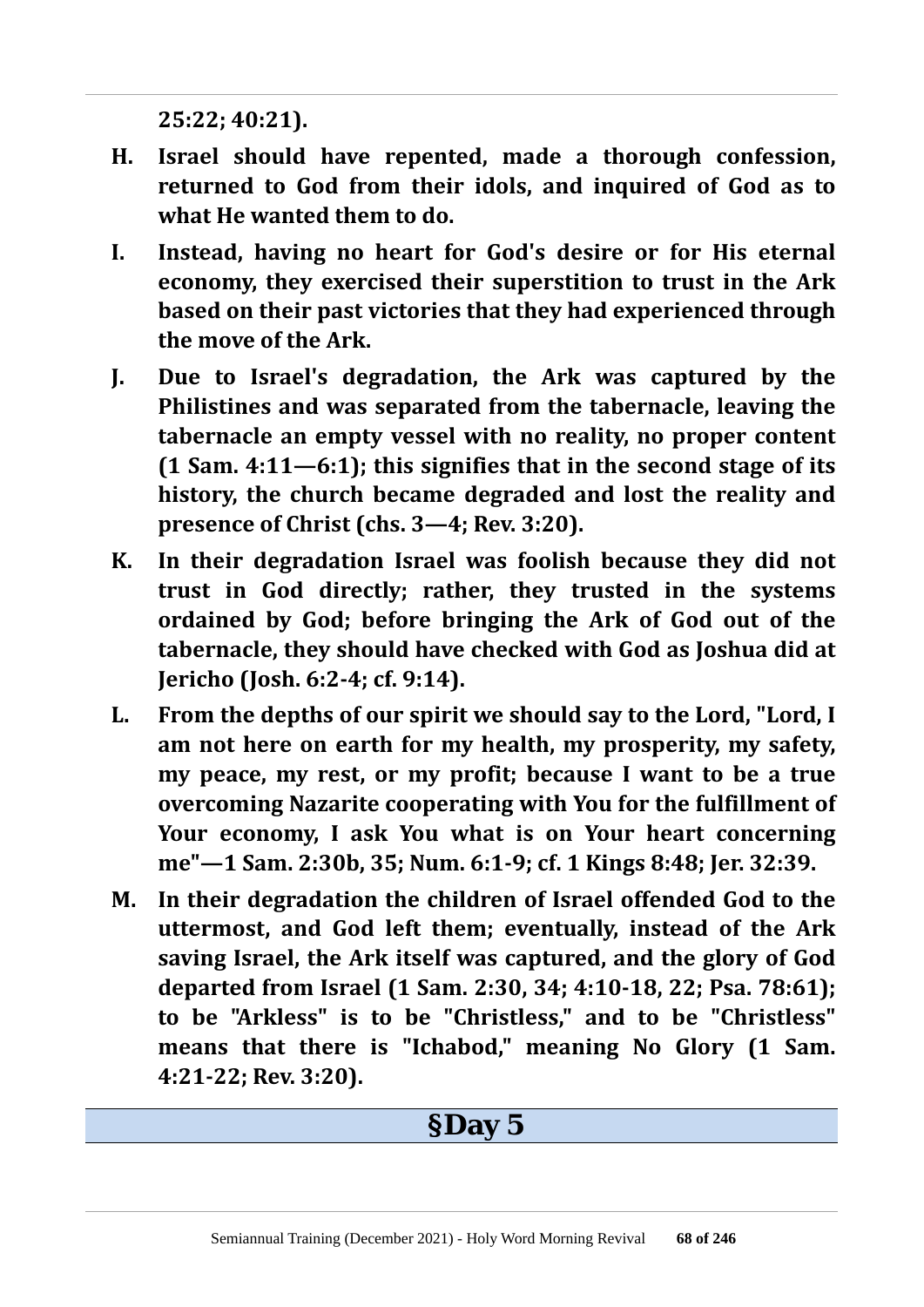- **IV. Later, the Ark was recovered and brought first to the house of Abinadab at Kiriath-jearim, where it remained for twenty years (1 Sam. 6:2—7:2), and then to the house of Obed-edom the Gittite, where it stayed for three months (2 Sam. 6:1-11; cf. 1 Sam. 1:24; Josh. 18:1); this signifies that beginning from the second century a number of "Obed-edoms" were raised up, who had the Lord's presence (the Ark) but did not have the proper church life as the expression of Christ (the tabernacle).**
- **V. David moved the Ark from Obed-edom's house to a tent that he had prepared for it in his own city, at Mount Zion, the choicest place in Jerusalem (2 Sam. 6:12-19; 1 Chron. 15:1—16:1); this was an improved situation, but the Ark was still in an improper place because it had not been returned to the tabernacle:**
	- **A. This situation signifies that other believers who, like David, cared for God's interests, attempted to practice the church life according to their own choice, not according to God's revelation.**
	- **B. These believers had Christ, but they had Him with an improper practice of the church life (typified by David's tent in Jerusalem)—cf. 1 Kings 3:3-15.**
- **VI. Finally, after Solomon finished the building of the temple in Jerusalem, the Ark was moved into the Holy of Holies in the temple for a full recovery of the normal situation; today in His recovery the Lord is working to restore the normal condition of Christ within the proper church as the reality of the Body of Christ for His expression—8:1-11, 48; Eph. 2:21-22; 3:16-21.**

### **§Day 6**

**VII. The history of the Ark and the tabernacle is a prefigure of church history, giving us a full portrait of the course and situation of the church from the very beginning to the**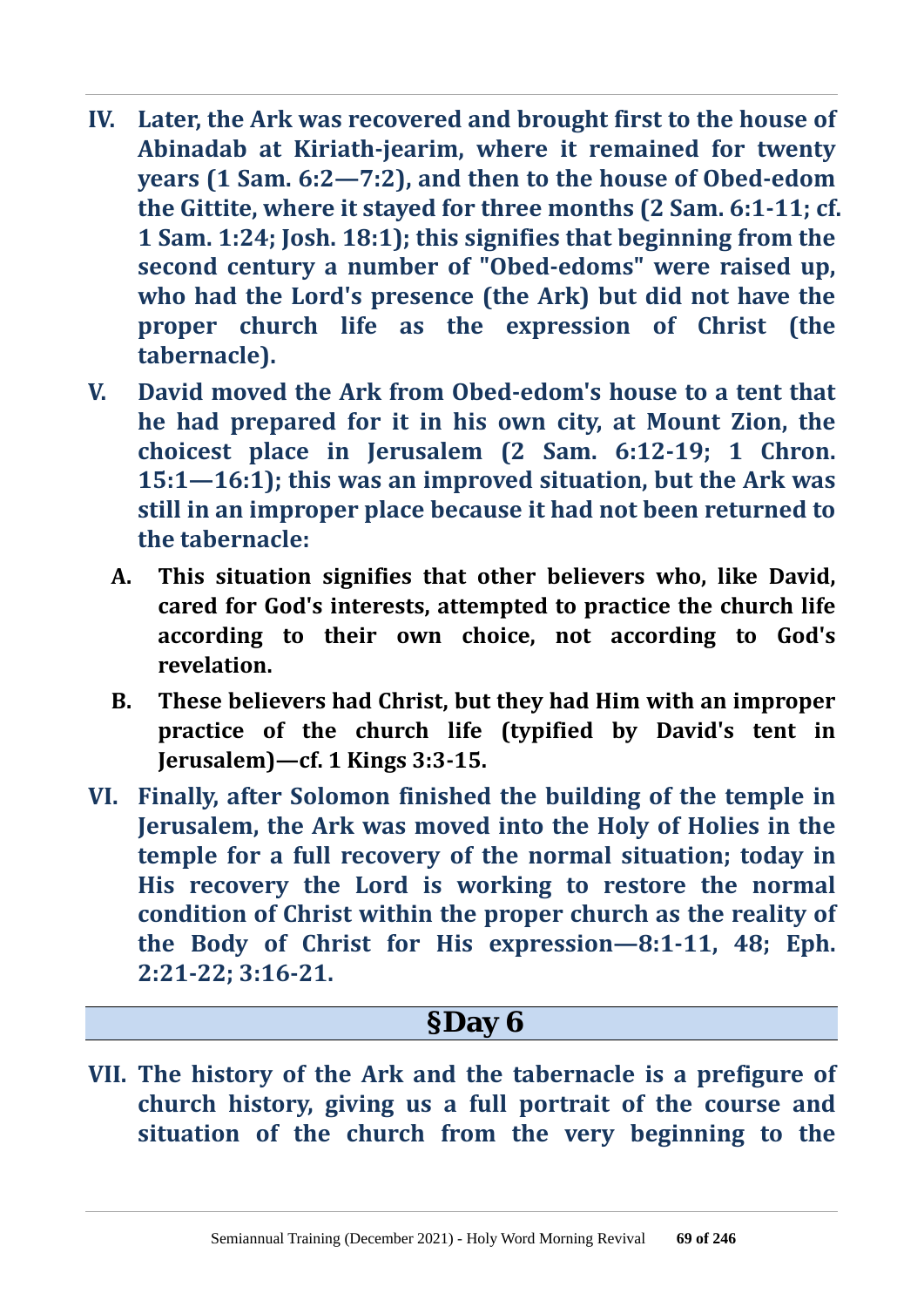**present time; there are five main aspects of this history:**

- **A. The first situation is that of the church with Christ in it; this is typified by the Ark in the tabernacle, with the Ark as the content and the tabernacle as its expression; this is a picture of the first stage of the church in an absolutely normal condition of Christ being the content of the church and the church being the expression of Christ—Exo. 40:34-38; Eph. 3:16-21.**
- **B. The second situation is that of the church without Christ in it; this is typified by the Ark being captured and separated from the tabernacle because of the failure of the people of God; the tabernacle becoming empty portrays the failures of the Christians that caused the church to lose the reality and presence of Christ—Rev. 2:4-5; 3:20.**
- **C. The third situation is that of Christ without the church; this is typified by the Ark being without the tabernacle; first, in the house of Abinadab at Kiriath-jearim for twenty years (1 Sam. 7:1-2) and then in the house of Obed-edom the Gittite for three months (2 Sam. 6:10-12), the Ark was apart from the tabernacle; church history reveals that from the second century to the present time there have been many Obed-edoms.**
- **D. The fourth situation is that of Christ with an inadequate church; David had prepared a tent for the Ark in Jerusalem, but it was not according to the pattern revealed by God to Moses; many Christians have the Ark—Christ—with an inadequate church—v. 17; 1 Chron. 15:1; 2 Chron. 1:4; Exo. 25:9.**
- **E. The fifth situation is that of Christ with a proper church; this is typified by the Ark with the proper tabernacle that has been enlarged and increased to be the temple; it is in this situation—Christ as the reality with a proper church as His expression—that we feel completely at home—Psa. 90:1-2; 91:1-16; 92:12-15; 132:5, 8; 1 Chron. 28:11-20; 2 Chron. 3:1.**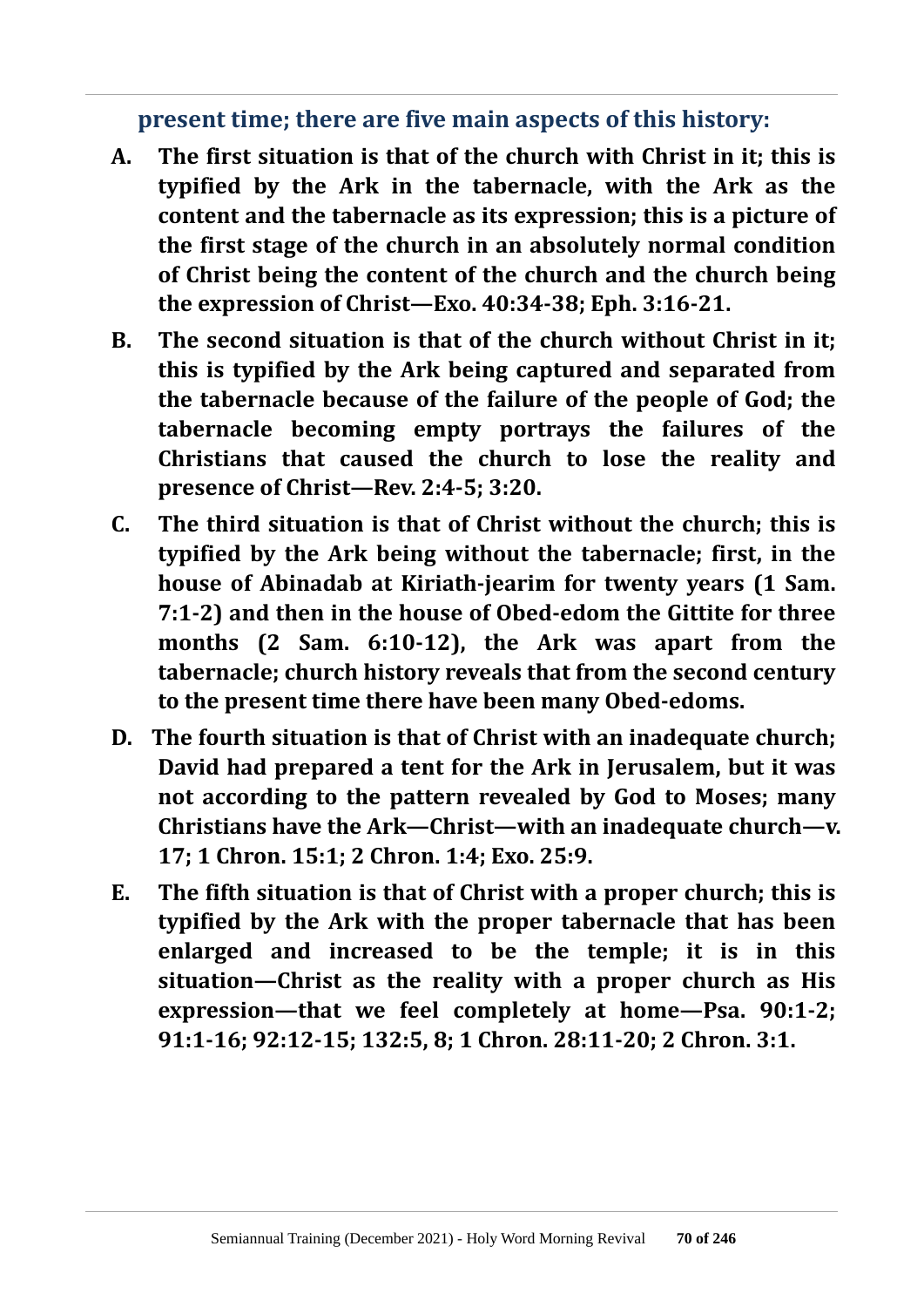#### **Morning Nourishment**

**Exo. 40:20-21 Then he took the Testimony and put it into the Ark…. And he brought the Ark into the tabernacle…and screened the Ark of the Testimony…**

**Col. 2:9 For in Him dwells all the fullness of the Godhead bodily.**

**1 Tim. 3:15 …You may know how one ought to conduct himself in the house of God,…the church of the living God, the pillar and base of the truth.**

According to Exodus 25:22, this Ark was called "the Ark of the Testimony." In the book of Exodus the testimony refers to the law. God regarded the law decreed through Moses on Mount Sinai as His testimony.

Suppose I have never met a certain brother. When someone shows me a photograph of that brother, I see a testimony of what that brother is like. As a description of the brother, his photograph is his testimony. (Life-study of Exodus, p. 983)

#### **Today's Reading**

In His work of creation God accomplished many things. However, Genesis 1 does not reveal what kind of God our God is. We do not know from this chapter whether He is a God of love or of hate, a God of darkness or of light,…whether He is holy or common, righteous or unrighteous. The law was given that we might have a portrait, a description, of God and thereby understand what He is. For this reason, God considers the law as His testimony. As a testimony of God, the law is a type of Christ. Christ is the living portrait of God, His living definition and description. Therefore, Christ is the real testimony of God.

The tabernacle is called the Tabernacle of the Testimony (Exo. 38:21), because the testimony is in the Ark, and the Ark is in the tabernacle. In…Exodus, when we speak of the Ark of the Testimony or the Tabernacle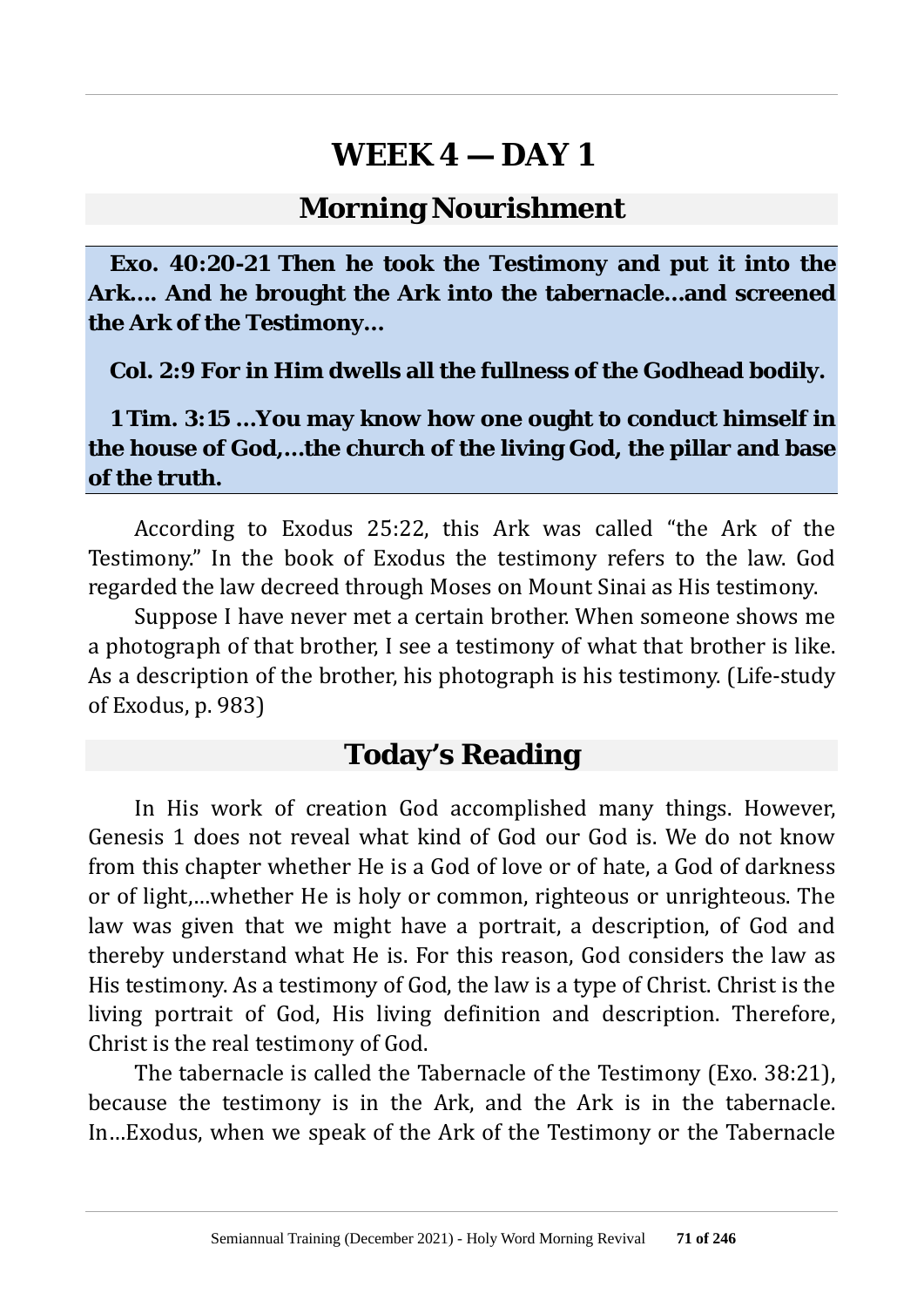of the Testimony, we should understand that the word testimony refers to the law. However, it refers to the law as a definition of God, not as commandments for people to keep.

The tabernacle had a number of important furnishings: the altar and the laver in the outer court; the showbread table, the lampstand, and the incense altar in the Holy Place; and the Ark in the Holy of Holies, the inmost chamber of the tabernacle…. As the first item, [the Ark] occupied the place of preeminence. We know from Exodus 40:2 and 3 that it was in the tabernacle, and from 40:20 and 21, that it was in the Holy of Holies.

The Ark as the embodiment of God's testimony typifies Christ as the embodiment of God. All that God is, is embodied in Christ. Colossians 2:9 says that the fullness of the Godhead dwells in Christ bodily. Our use of the word embodiment is based on this verse. Because God is embodied in Christ, He is portrayed, defined, and explained by Christ. Christ is God's definition, His explanation. As God's testimony, Christ is typified by the Ark of the Testimony.

Because the Holy of Holies is in the inmost part of the tabernacle, it is the center of the tabernacle. It is the focus of the tabernacle and signifies the center of God's dwelling place. God dwelt in the tabernacle but not in the outer court or in the Holy Place. He dwelt in the Holy of Holies. The Ark in the Holy of Holies signifies the center of God's dwelling place, the church (Eph. 2:21-22). The cover of the Ark is equal to the throne of grace in Hebrews 4:16. It was upon the cover of the Ark, the throne of grace, that God dwelt. This was the exact place where God was. In the Old Testament this place was in the Tabernacle of the Testimony. But in the New Testament this place is in the church. The church today is God's tabernacle, His dwelling place.

The Ark also signifies the contents of the church as the house of God (1 Tim. 3:15-16). Just as the Ark as the embodiment of God's testimony was the content of the tabernacle, so Christ as the embodiment of God is the content of the church…. Inwardly the church must have Christ as the content in reality and not merely in terminology. (Life-study of Exodus, pp. 983-987)

Further Reading: Life-study of Exodus, msg. 84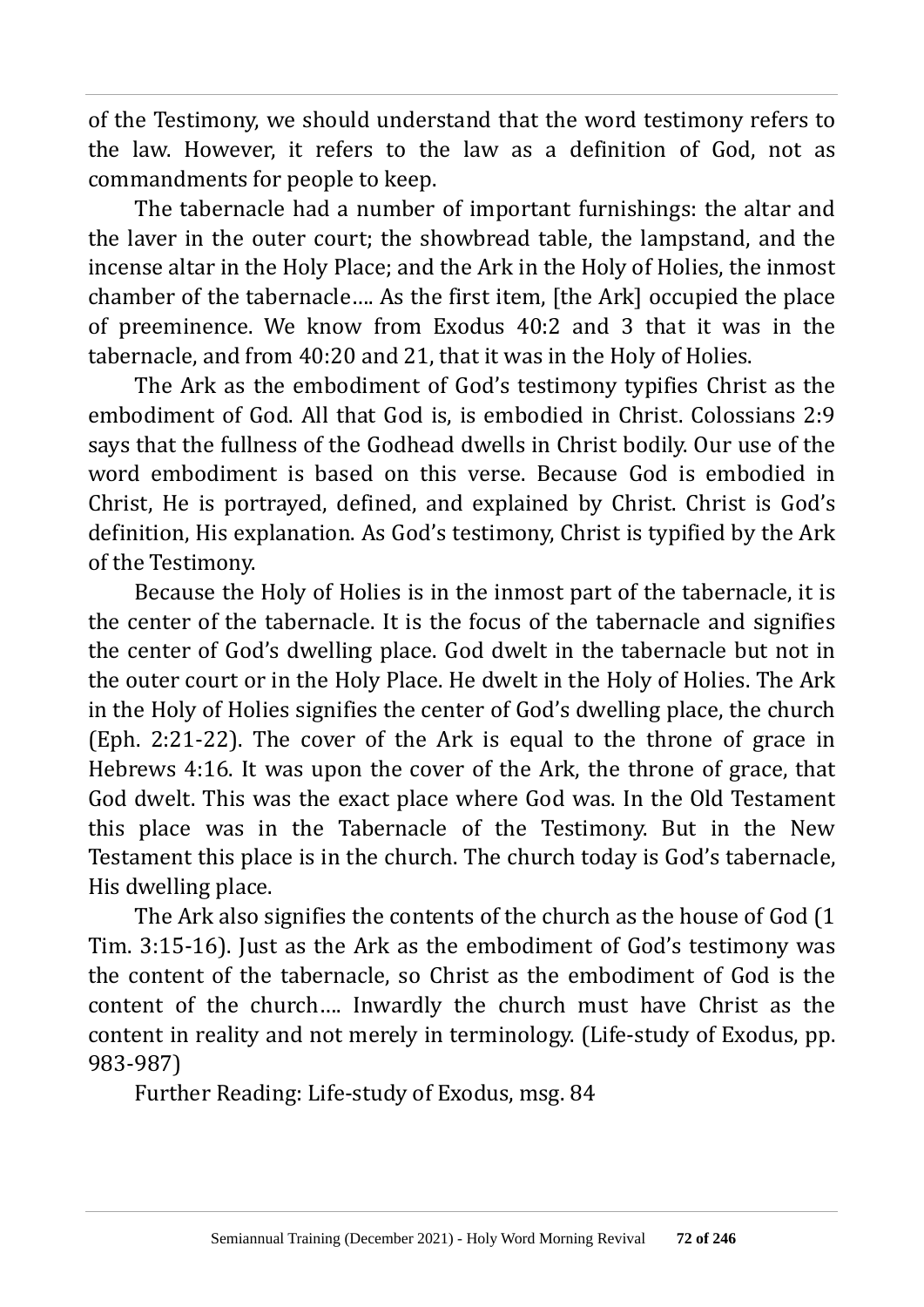#### **Morning Nourishment**

**Exo. 25:10-11 And they shall make an ark of acacia wood… And you shall overlay it with pure gold; inside and outside you shall overlay it…**

#### **Rom. 3:25 Whom God set forth as a propitiation place through faith in His blood, for the demonstrating of His righteousness…**

The Ark was not made of gold. It was made of acacia wood, which signifies Christ's humanity, strong in character and high in standard. Christ's humanity is the basic element, the basic substance, for Him to be God's testimony. Christ became the embodiment of God's testimony in His humanity.

The acacia wood was overlaid with gold both inside and outside. This signifies the divine nature mingled with the human nature—God and man becoming one. This also signifies that the divine nature penetrates the human nature and also rests on the human nature so that it may be expressed through the human nature. If only the outside of the Ark had been overlaid with gold, this would have signified joining instead of mingling. Mingling is signified by the fact that the acacia wood was overlaid with gold both inside and outside. The acacia wood was between two layers of gold. This is mingling. (Life-study of Exodus, pp. 988, 990)

#### **Today's Reading**

Exodus 25:17 says, "And you shall make an expiation cover of pure gold…." This expiation [propitiatory] cover was the lid of the Ark…. The Lord Jesus made propitiation for our sins to reconcile us to God by satisfying God's righteous demands on us [Heb. 2:17]…. The Lord Jesus is [also] the propitiatory sacrifice for our sins [1 John 2:2; 4:10]. Christ is not only the One who reconciles us to God by fulfilling God's requirements and appeasing Him, but He is also the propitiatory sacrifice…. In Romans 3:25 Paul says that Christ is our propitiation place…. This means that…Christ is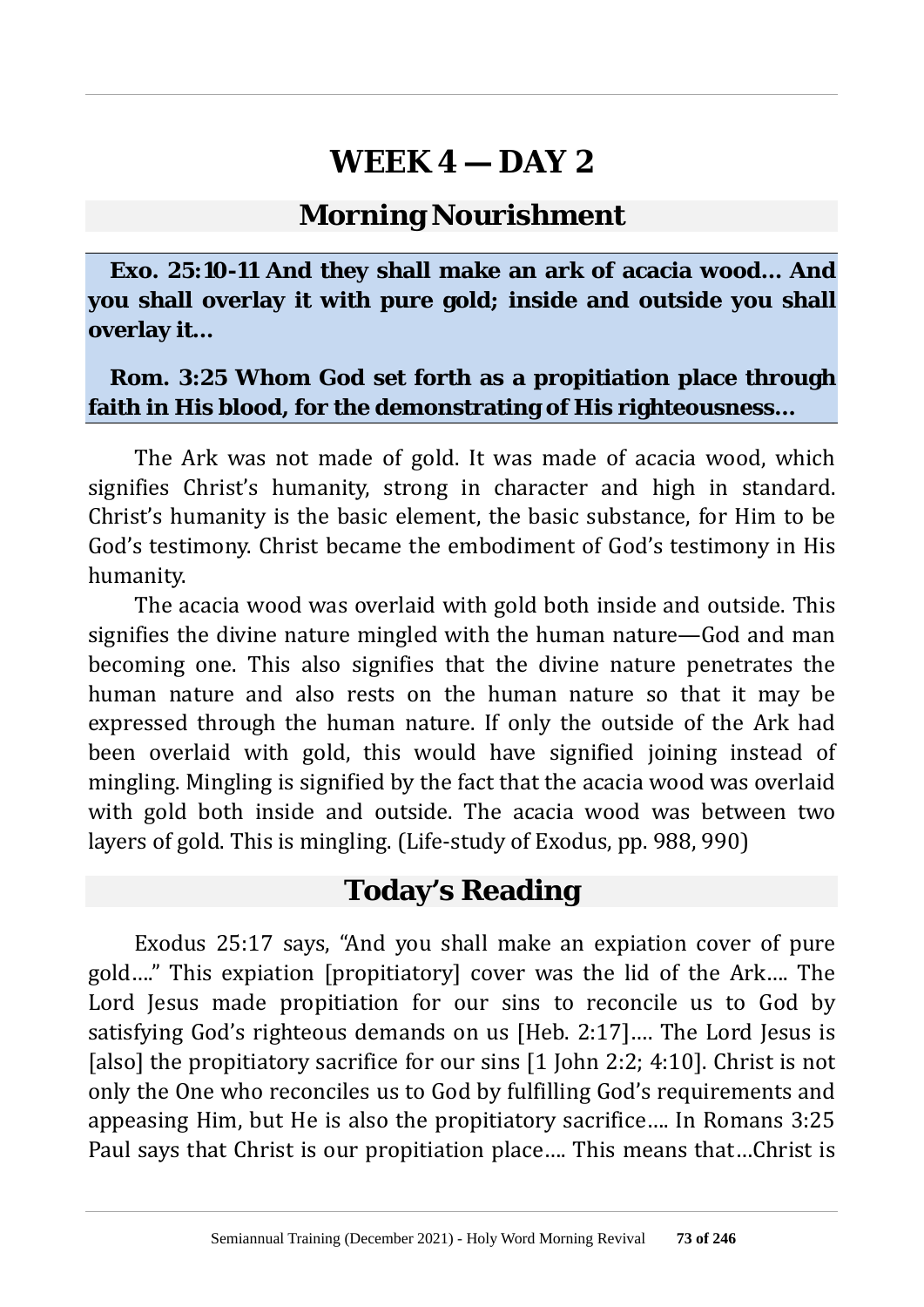also the very place where God is able to meet with us, His redeemed people, and talk to us. Therefore, Christ is the One who propitiates, He is the propitiatory sacrifice, and He is the propitiatory cover, the place where God and His redeemed people meet together.

Exodus 25:18 says, "And you shall make two cherubim of gold; of beaten work you shall make them, at the two ends of the expiation cover." The cherubim signify God's glory (Ezek. 10:18; Heb. 9:5)…. The cherubim on the expiation cover indicate that Christ expresses God's glory, that God's glory shines out from Him. The cherubim were on the cover, and the cover is Christ. This means that the glory of God shines out of Christ and upon Christ.

The blood shed on the altar for atonement was brought into the Holy of Holies and sprinkled on the lid of the Ark, the expiation cover…. Through the sprinkling of the blood, the golden lid became red in color. Because of the blood sprinkled on the expiation cover, sinners could have fellowship with the righteous God…. Because of the blood of redemption, we today can have fellowship with the righteous God in the glory of Christ.

Actually, the lid of the Ark is not a mercy seat; it is a propitiatory cover with the shining of Christ's divinity and the redeeming of Christ's humanity as the place where we can meet and speak with our righteous, holy, and glorious God. This place is Jesus Christ Himself, the One who is both God and man. In His humanity Christ shed His blood to redeem us, and in His divinity He shines with God's glory. Today He is for us the redeeming and shining Christ as the place where the righteous, holy, and glorious God can meet with fallen sinners.

The propitiatory cover is also related to the testimony. The more God meets with us and speaks with us, and the more we meet with God and listen to His speaking, the more of the testimony of God there will be in our experience. The function of the Ark of Testimony depends on the cover. …Because of the cover on the Ark, the Ark becomes our enjoyment and God's testimony. (Life-study of Exodus, pp. 1007-1008, 1010, 1014-1017)

Further Reading: Life-study of Exodus, msgs. 86-89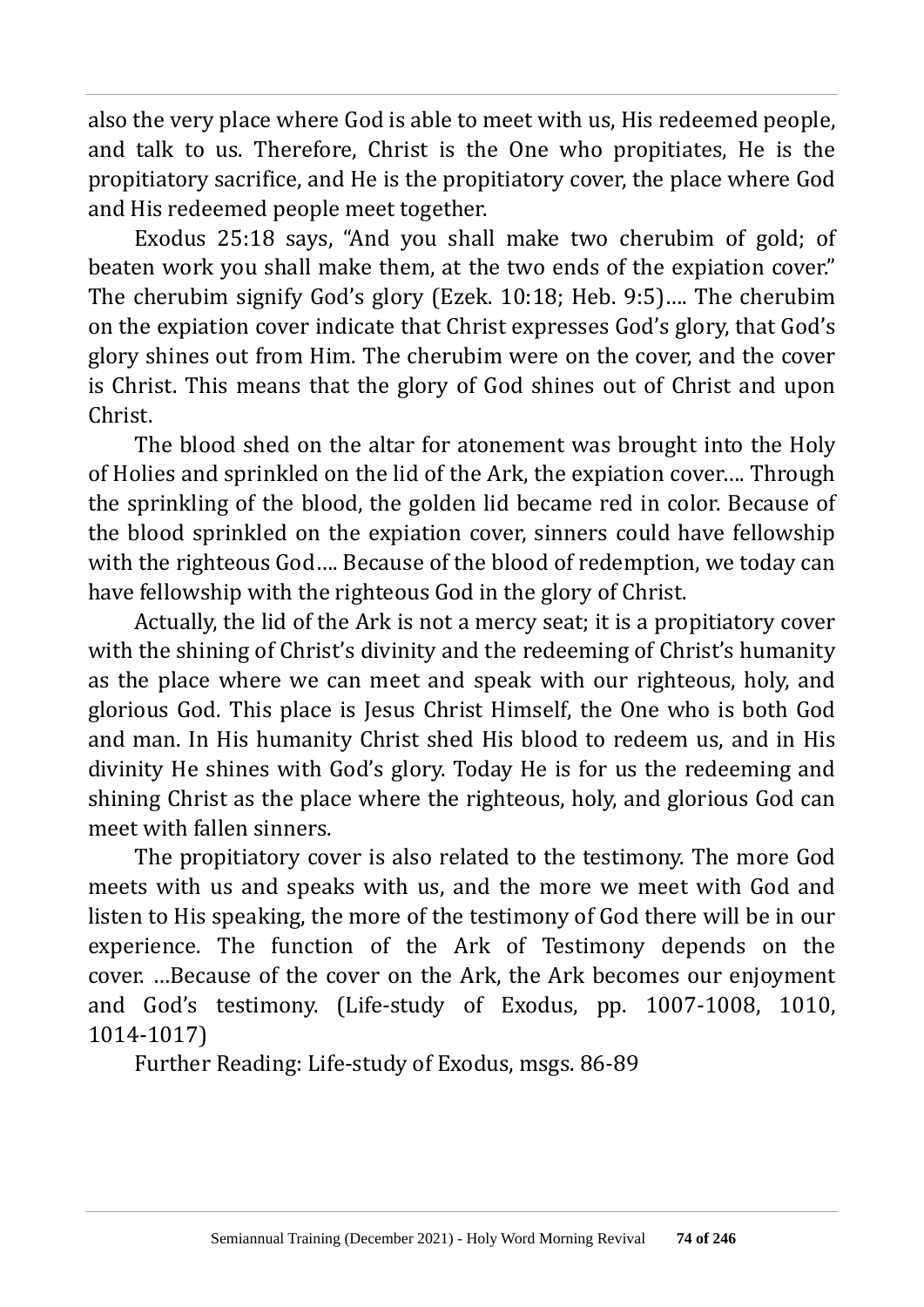#### **Morning Nourishment**

**Num. 10:35-36 And when the Ark set out, Moses said, Rise up, O Jehovah, and let Your enemies be scattered; and let those who hate You flee before You. And when it came to rest, he said, Return, O Jehovah, to the ten thousand thousands of Israel.**

The Ark, which was made of acacia wood covered with gold, was a type of Christ as the embodiment of the moving and working God. The Ark was placed in the inner chamber of the tabernacle, the Holy of Holies, and thus became the center of the tabernacle. On the lid of the Ark God came to contact His people. There God's righteousness was appeased, and God and man could have peace and harmony with each other. This was also God's oracle, where God spoke to man. The Ark was respected to the uttermost by the Jewish people because they considered that the Ark was God's presence. To go to the Ark was to go to God. (Life-study of 1 & 2 Samuel, p. 146)

#### **Today's Reading**

The Ark of God was usurped by the elders of the people of Israel, who were degraded from the line of God's economy (1 Sam. 4:1-8). The elders usurped the Ark in their superstition for their fighting against the Philistines. Because the children of Israel had been defeated by the Philistines, the elders of Israel proposed that the people take the Ark of God from the tabernacle in Shiloh into battle with them. The elders said, "Let us take for ourselves the Ark of the Covenant of Jehovah from Shiloh that it may come into our midst, and thus save us from the hand of our enemies" (v. 3b). When the Ark came into the camp, the people were glad and "all Israel shouted with a great shout" (v. 5). They trusted in the system ordained by God, but they did not trust in God directly. They should have repented to God of their failure and inquired of Him as to what He wanted them to do. Before bringing the Ark of God out of the tabernacle, they should have checked with God as Joshua did at Jericho (Josh. 6:2-4). The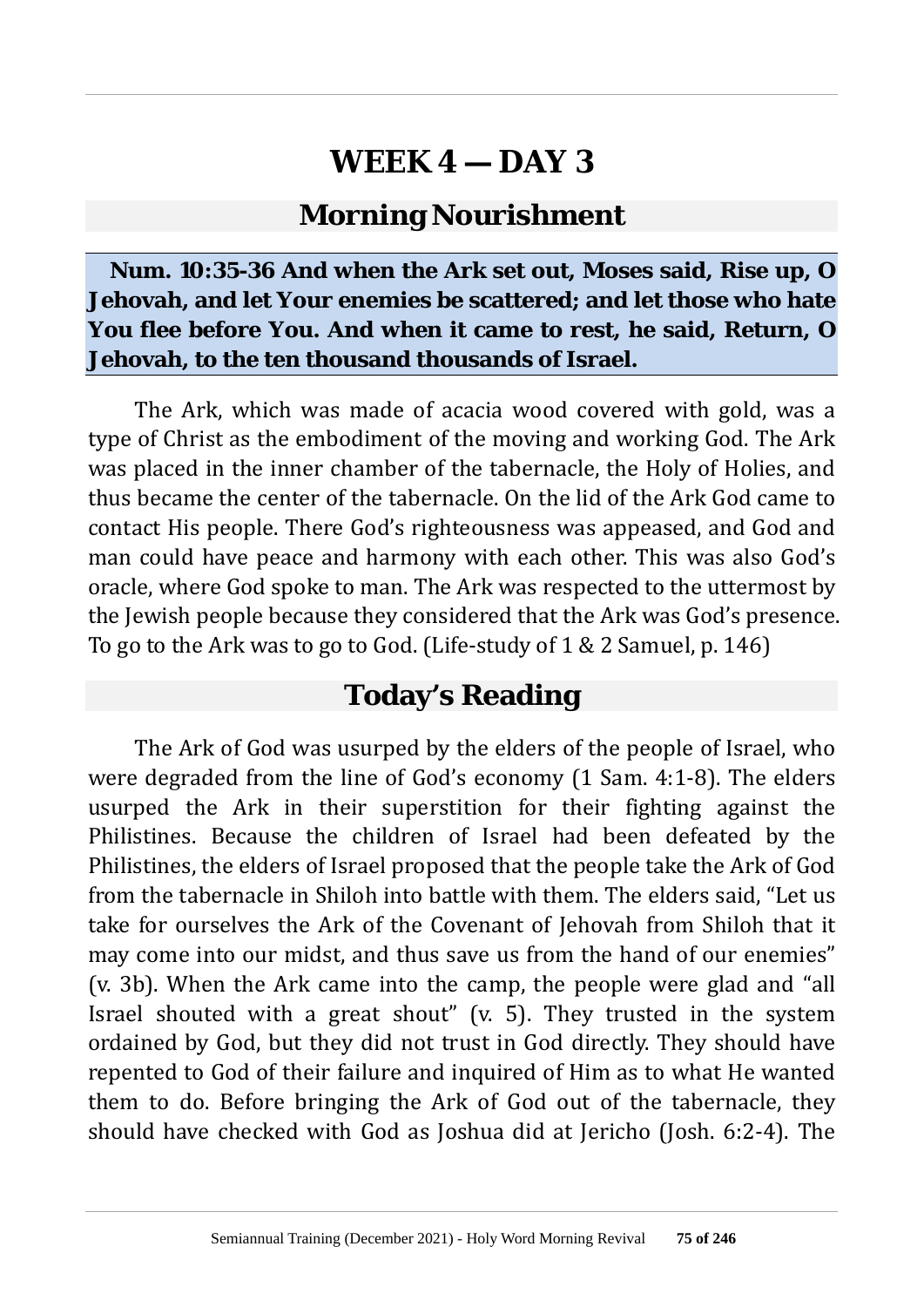elders knew the history of Jericho, but because they had become degraded, not having any heart for God's desire or His eternal economy, their situation was absolutely different.

The Ark was a type of Christ as the embodiment of God. It also signified Christ as the presence of the Triune God to be with His people for the carrying out of His economy to establish His kingdom on earth. To bring out the Ark was just to bring out the presence of God. When the children of Israel began to move with the Ark from Mount Sinai, Moses offered a prayer to God, saying, "Rise up, O Jehovah, and let Your enemies be scattered" (Num. 10:35). The Ark took the lead to travel onward. The move of the Ark was a picture of God's move on the earth.

In 1 Samuel 4 the elders of Israel were actually usurping God. At that time, God did not intend to move. The children of Israel had no thought of or concern for God's economy, and their bringing out the Ark indicated that they were usurping God for their safety, peace, rest, and profit. They were usurping God, even forcing Him, to go out with them.

Today many Christians usurp God by praying for their prosperity, health, or family without any consideration of God's economy. When we ask God for His healing, we must be fully related to His economy. If you are ill, you should not pray for healing in the way of usurping God. On the contrary, from the depths of your spirit you should say, "Lord, I am not here on earth for my health, my prosperity, my children, or my work. I am here for Your economy. Do You still want me to live on earth for Your economy? I have seen Your economy, I realize that You need Nazarites, and I have a heart to be a Nazarite for You. As one who has been born of God and who has the life and nature of God, I ask You what is on Your heart concerning me." If God intends that you continue living on earth for His economy, you will be healed, either through a physician or through some other way. The point here is that, instead of usurping God, we must pray, live, and be persons according to God's heart and for His economy. (Life-study of 1 & 2 Samuel, pp. 21-23)

Further Reading: Life-study of 1 & 2 Samuel, msgs. 3-4, 22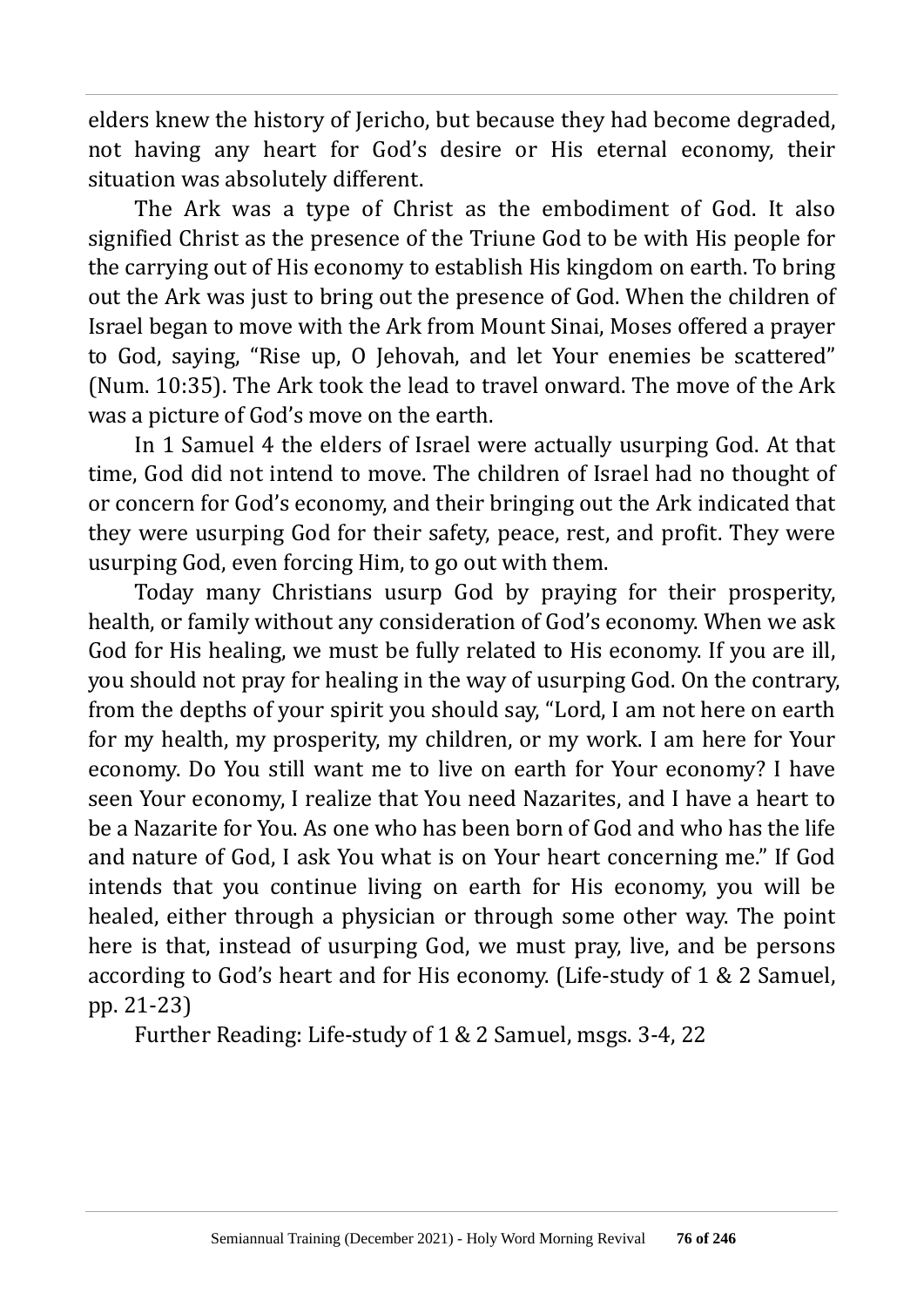#### **Morning Nourishment**

**1 Sam. 4:11 And the Ark of God was taken, and the two sons of Eli, Hophni and Phinehas, died.**

**Rev. 3:19-20 As many as I love I reprove and discipline; be zealous therefore and repent. Behold, I stand at the door and knock; if anyone hears My voice and opens the door, then I will come in to him and dine with him and he with Me.**

Israel was foolish in their degradation because they did not trust in God. Rather, they trusted in the systems ordained by God. In their situation they should have repented, made a thorough confession, and returned to God from their idols. Instead, they exercised their superstition to trust in the Ark. Their past told them that quite often when the Ark of God moved, there was a victory (Num. 10:35; Josh. 6). But this time their situation was not right. In their degradation they offended God to the uttermost, and God left them. Eventually, instead of the Ark saving Israel, the Ark itself was captured (1 Sam. 4:11a).

When the wife of Phinehas, who was pregnant and about to deliver, learned that the Ark had been captured and that her husband and her father-in-law had died, she bowed down and gave birth to a son (vv. 19-20). She named the child Ichabod (v. 21), meaning "No glory, " indicating that the glory had departed from Israel. Glory is God Himself. When God departed, the glory departed from Israel. (Life-study of 1 & 2 Samuel, pp. 18-19)

### **Today's Reading**

During the time of Eli the priest, the people of Israel failed God. They were sinful in the eyes of God. They were wrong with God, yet they still went on to fight the battle. Of course, they were defeated (1 Sam. 4:1-2)…. If we are rightly related to God, we can never be defeated. When we are wrong with Him, we must be defeated, for the ground is lost. We must learn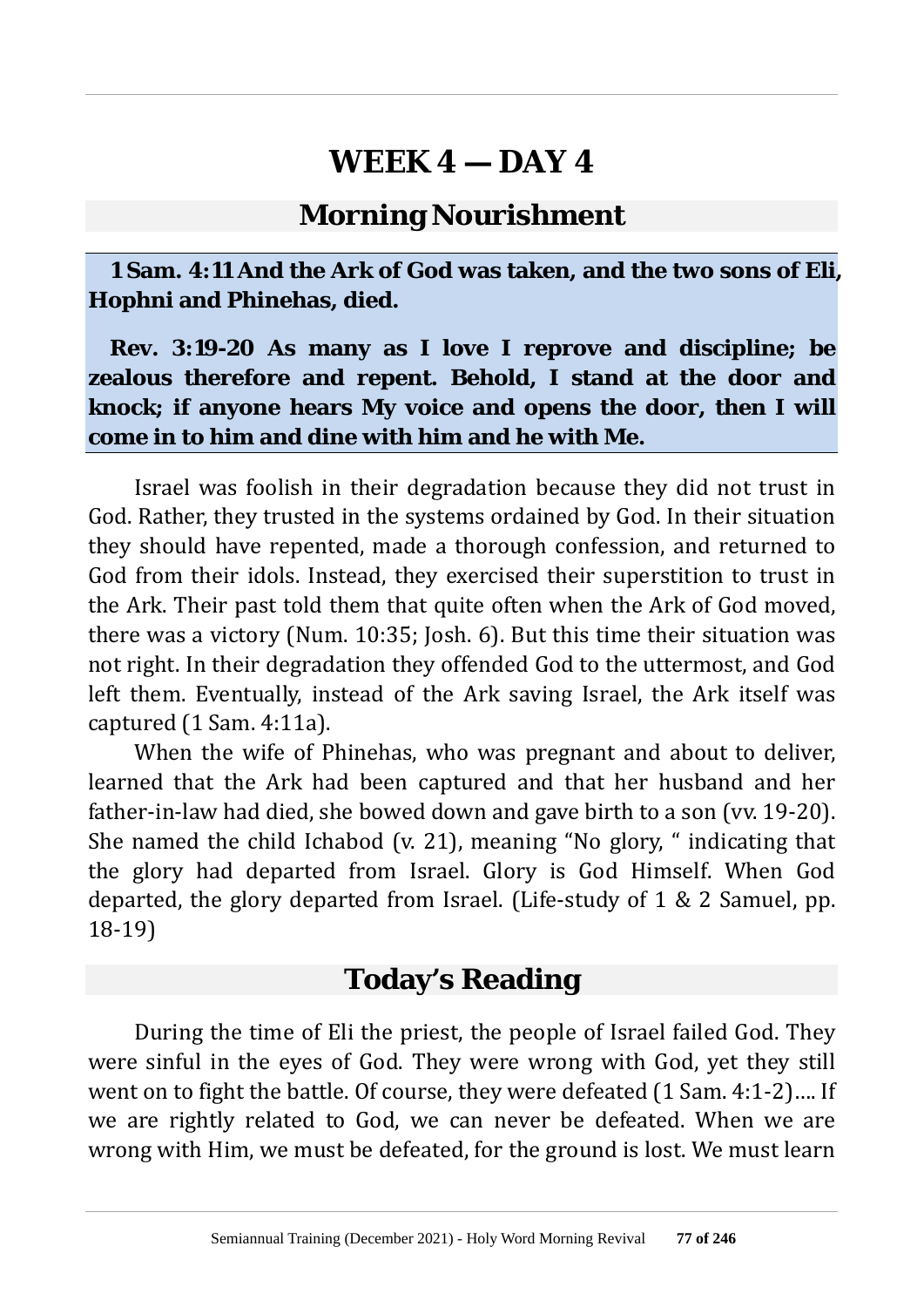this vital lesson. Although the Israelites were defeated, they would not learn their lesson; they would not be judged and dealt with by the Lord. Rather, they developed a certain superstitious attitude concerning the power of the Ark of God. Because they were wrong with God, they misused the Ark. They superstitiously planned to let the Ark fight the battle for them (vv. 3-9). The Ark did not help the Israelites. They were defeated, the Ark was captured, and the two sons of Eli the priest, the two leaders, were killed (vv. 10-11). The glory of God departed from Israel (vv. 19-22), and the tabernacle was left empty.

The Ark was indeed powerful, for it did protect itself. After defeating the people of Israel in battle, the Philistines placed the captured Ark in their own temple, and in so doing their idol was defeated. Eventually, the Ark even defeated and subdued the Philistines (ch. 5). The Philistines had vanquished thousands of the Israelites in battle, but they could not vanquish the little Ark…. Eventually they decided to send the troublesome Ark back to the Israelites and did so (6:1-16), sending it to Beth-shemesh. Upon receiving the Ark, the people of Beth-shemesh dealt carelessly with it, and many of them were struck by the Lord. The Beth-shemeshites then sent messengers to the inhabitants of Kiriath-jearim, asking them to take the Ark to their place. Hence, the men of Kiriath-jearim fetched the Ark and brought it into the house of a priest named Abinadab, where it remained for twenty years  $(6:12-7:2)$ .

The situation was indeed abnormal: the tabernacle with the altar was in Shiloh, but the Ark was in Kiriath-jearim. The content was separated from the vessel, and the vessel was left empty. This situation prevailed until a full recovery was realized by the people of Israel. The Ark must be in the tabernacle. If we would have a normal church life, we must have Christ, the Ark, in the church, the tabernacle. All these events in the history of Samuel, Saul, and David occurred with only one object and purpose in view—God's building. (CWWL, 1964, vol. 4, "The Vision of God's Building," pp. 249-250)

Further Reading: CWWL, 1964, vol. 4, "The Vision of God's Building," ch. 10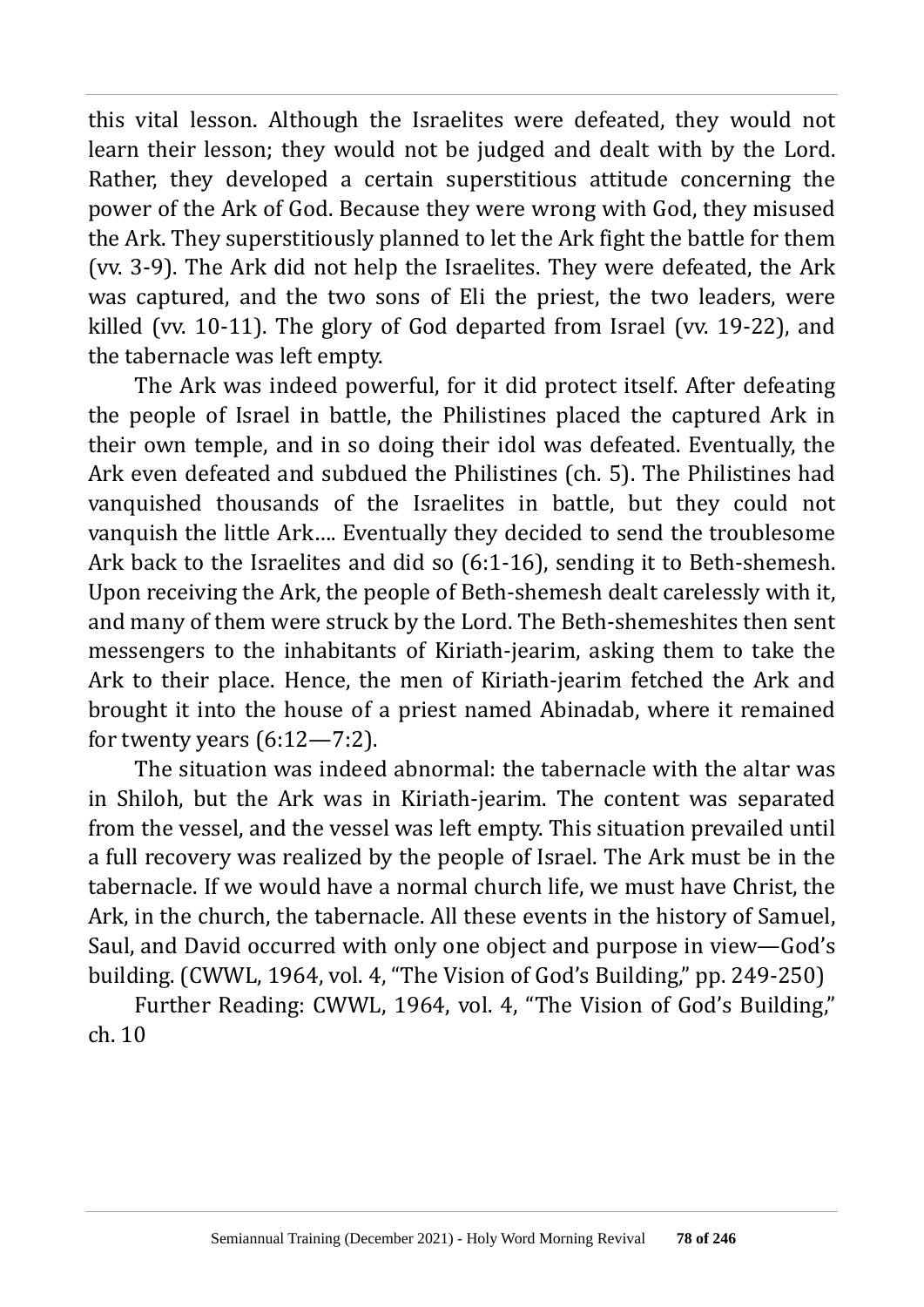#### **Morning Nourishment**

**2 Sam. 6:12 …So David went and brought up the Ark of God from the house of Obed-edom into the city of David with rejoicing.**

#### **1 Kings 8:6 And the priests brought the Ark of the Covenant of Jehovah to its place, into the innermost sanctuary of the house, into the Holy of Holies under the wings of the cherubim.**

The abnormal state of Ark and tabernacle in separation lasted for at least twenty years. God suffered long because His Ark was not in the tabernacle. The desire of God's heart was for His building. Finally, God found David, a man according to the desire of His own heart (1 Sam. 13:14). Saul was not such a man. Saul walked according to his flesh, his lusts, his own aims. Thus, God raised up David as king over Israel. Upon taking the throne as king, practically the first thing in David's heart was to care for the Ark. (CWWL, 1964, vol. 4, "The Vision of God's Building," pp. 250-251)

### **Today's Reading**

Upon the incident of Uzzah and the resulting frustration, David left the Ark with a man named Obed-edom (2 Sam. 6:1-10)…. But after a short time, he was informed that God had greatly blessed Obed-edom. David was moved, so much so that he proceeded to bring the Ark from the house of Obed-edom into his own city (vv. 11-12). It is always like this with spiritual blessings: people discover where the blessing of the Lord is, and they want a share in it. David had now learned his lesson with God. This time he realized that the Ark should not be borne by a cart but by living persons. And it was not to be carried by just anyone but by those who were designated, separated, and holy. Only the priests could bear the Ark (1 Chron. 15:1-15)…. Living persons, the priests, must carry the Ark in coordination to its destination. David finally succeeded in bringing the Ark to Mount Zion, the choicest spot in Jerusalem (v. 25; 16:1).

On Mount Zion David had prepared a tent to contain the Ark…. With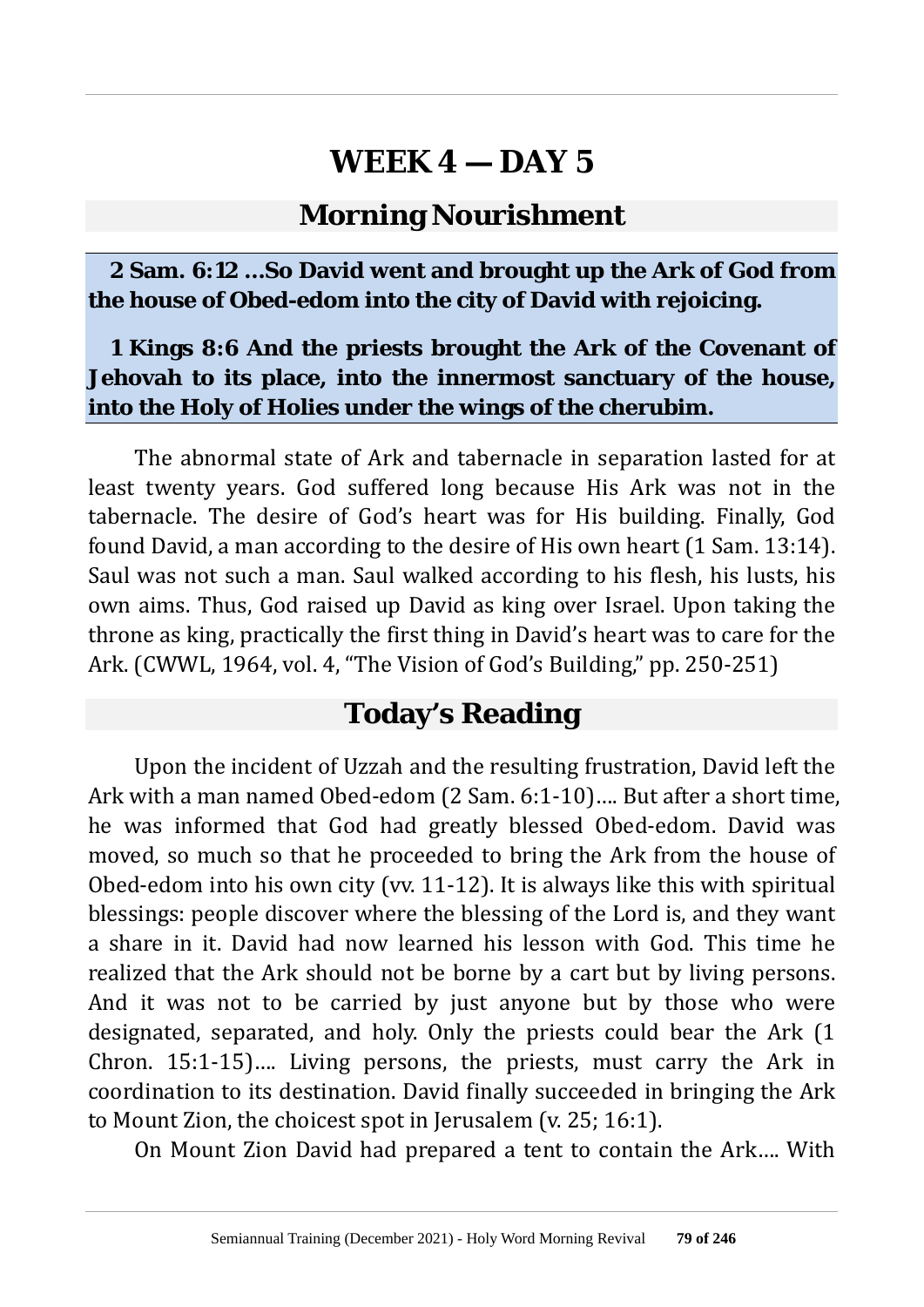this arrangement there was not yet complete satisfaction. One day David realized the need of a proper and established temple to be built up to house the Ark of the Lord.

Many times we desire to do something for God. In our first endeavor we are totally wrong. Then we learn our lesson and begin again. Yet in our second attempt we are only half right; fifty percent of what we are doing is still wrong. But God is a tolerating God. He tolerated David's shortcoming in bringing the Ark into a tent of his own choosing in Zion. David should have put the Ark in the tabernacle originally made according to the pattern revealed by God. Therefore, he still did not have settled peace. Many times after accomplishing something for God, we do not have full peace and rest; we do not have full satisfaction. The reason is that we did not act in an absolutely right way.

David then conceived to build a temple for God. This was indeed good, but God's answer to him was no. God's reason in so replying was first that David had been a man of war (28:3). Only a man of peace could build the house of God. Second, God promised David that He would give full peace to the people of Israel. It is only in peace that the house of God can be built up. Third, God told David that He would first build a house for David, and from that house God would raise up a son to build a house for Himself (2 Sam. 7:1-13; 1 Chron. 28:5-6). God would not give man any ground to boast of doing something first for God. The testimony must be that man can do something for God only out of that which God has first done for him. Thus, David did not build a house for God; rather, he prepared the materials (v. 2; 29:1-9) and the ground (21:18-30; 2 Chron. 3:1). Finally, he prepared Solomon, the builder, and all the helpers (1 Chron. 28:9-11, 20-21). Eventually, after all these preparations, Solomon received the authority on the throne and built the temple (1 Kings 6:1-2). (CWWL, 1964, vol. 4, "The Vision of God's Building," pp. 253-254)

Further Reading: CWWN, vol. 37, ch. 33; CWWN, vol. 57, ch. 5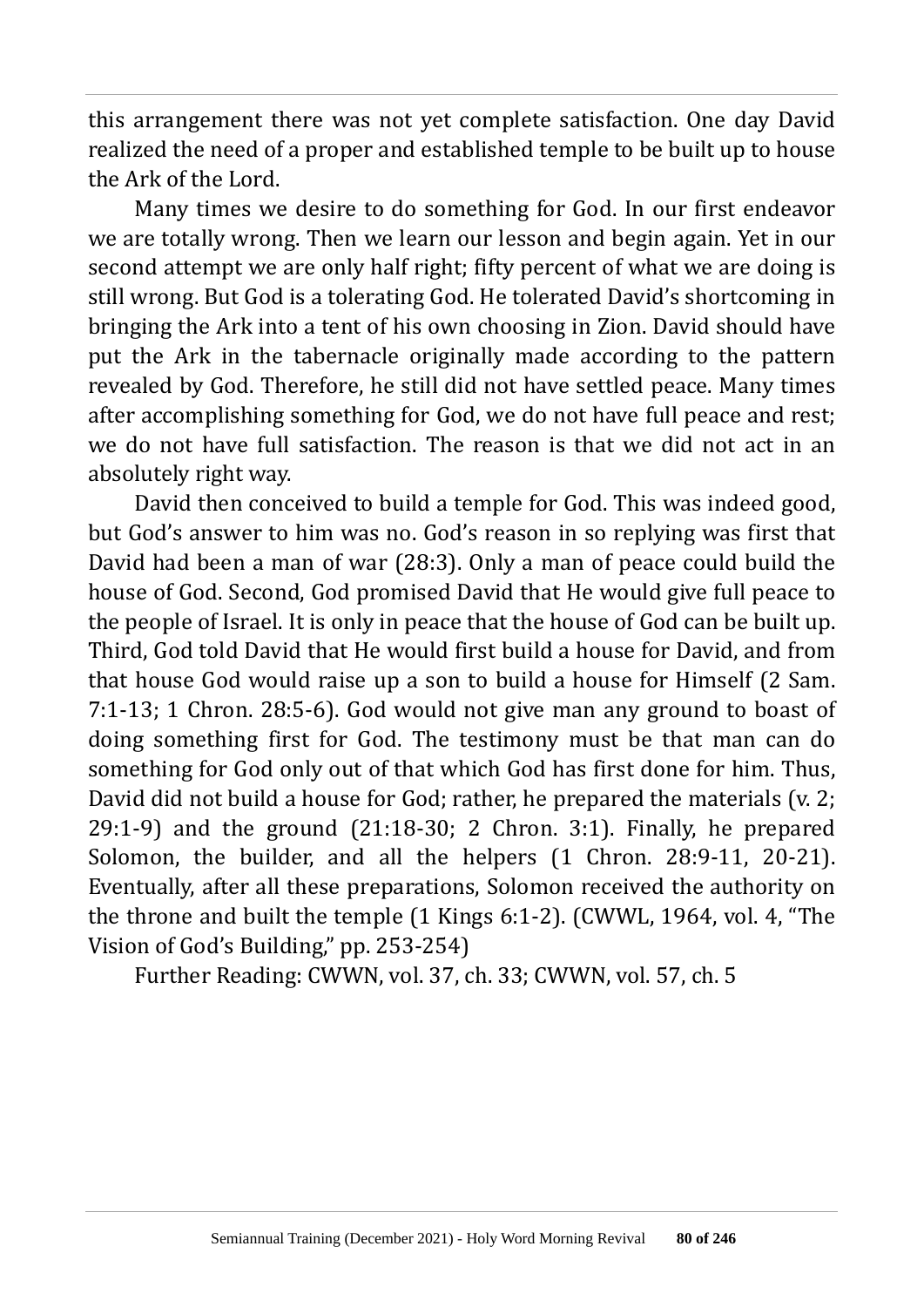#### **Morning Nourishment**

**Exo. 40:21 And he brought the Ark into the tabernacle…and screened the Ark of the Testimony…**

**34…And the glory of Jehovah filled the tabernacle.**

**Eph. 3:16-17 That He would grant you, according to the riches of His glory, to be strengthened with power through His Spirit into the inner man, that Christ may make His home in your hearts…**

The history of the [Ark with the tabernacle] is a prefigure of church history, giving us a full portrait of the course and situation of the church from the very beginning to the present time. There are five main aspects of church history.

In the beginning the tabernacle contained the Ark. As God's dwelling place, the two were one…. This prefigures the first stage of the church…. The church was the expression of Christ, and Christ was the very content of the church…. On [the day of Pentecost] Christ was the Ark, and the church was the tabernacle. That is the absolutely normal condition. (CWWL, 1964, vol. 4, "The Vision of God's Building," pp. 255-256)

### **Today's Reading**

Because of the failure of the people of God, the Ark was separated from the tabernacle, and the tabernacle became empty. This portrays the failures of the Christians causing the church to lose the reality and presence of Christ. This is the second aspect…. Christ as the very content was separated from the church, and the church became an empty vessel, merely an outward expression with no inward reality…. Even today, many so-called Christian churches are empty tabernacles without Christ in them as the reality.

The third situation prefigured in the Old Testament is that of the Ark without the tabernacle. First, in the house of Abinadab…for twenty years (1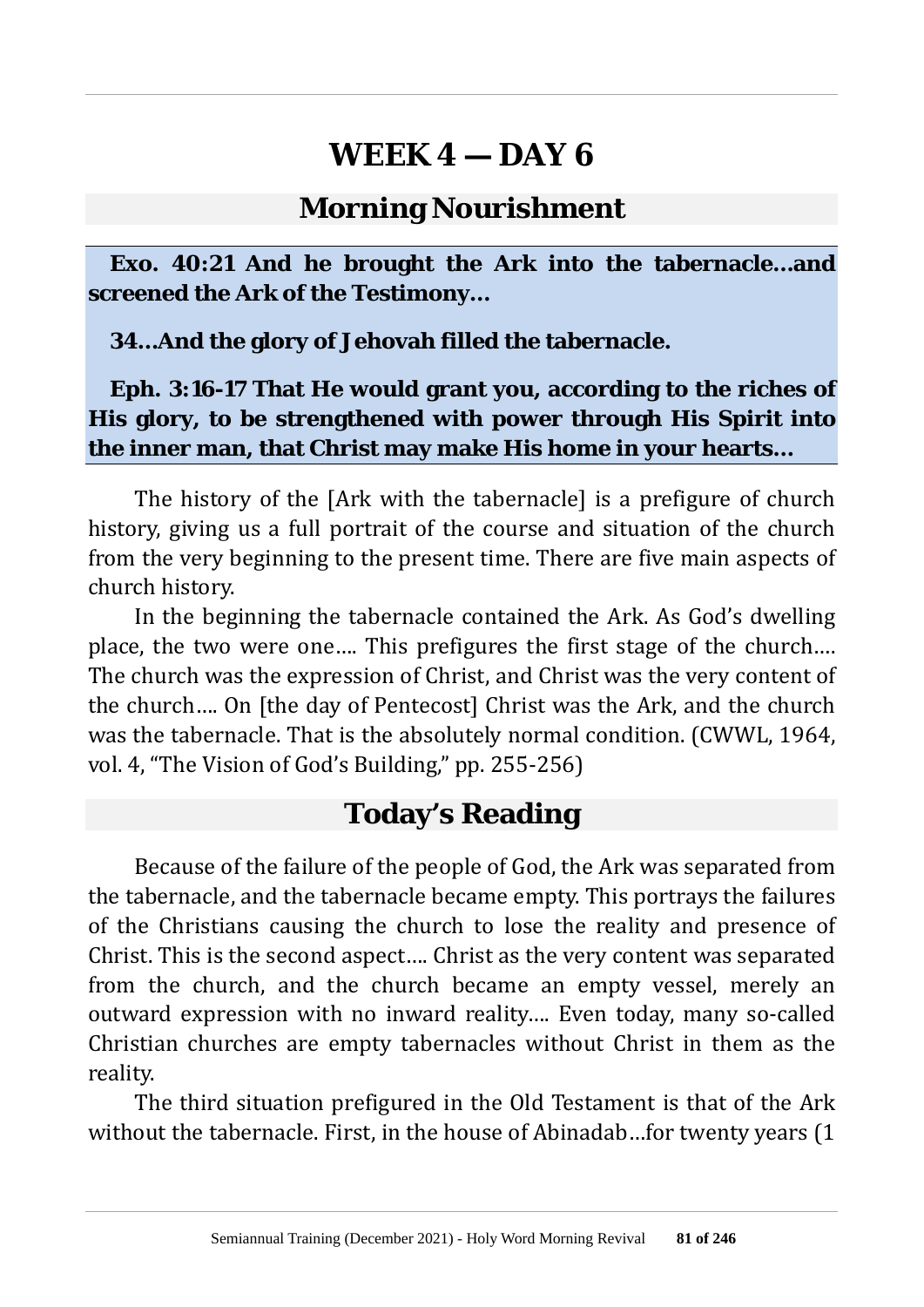Sam. 7:1-2) and then in the house of Obed-edom…for three months (2 Sam. 6:10-12), the Ark was apart from the tabernacle. The blessing of God came upon Obed-edom's house because of the Ark's presence, yet the tabernacle was still in Shiloh, separated from the Ark. This third condition… is much better. However, it is still not normal. Church history reveals that from the second century to the present time…there have been many persons [like Obed-edom] with the reality and presence of Christ in their personal lives. The Ark was with them, but this was not the normal state.

The fourth position is that of the Ark in an improper, inadequate tabernacle. King David had prepared a tabernacle in Zion, but it was not according to the pattern revealed by God on the mount. It was a tent pitched according to David's opinion. Church history is full of such incidents. So many faithful Christians do have the Ark—Christ alone. Then, later, they sense the need of the church life to express Christ, just as David sensed the need of a tabernacle to contain the Ark. Thus, they "pitch a tabernacle"; they set up a meeting according to their own understanding…. It was good, but it was inadequate…. The fourth condition—Christ in an improper "church"… is only half right…. Most people in this poor condition do not have full peace or satisfaction, because in fact they have fallen short of the full purpose of God concerning the church life.

The fifth condition is that of the Ark with the proper tabernacle, enlarged and increased. It is in this situation, of Christ with a proper church to express Himself, that we feel completely at home.

The first [position] is completely right, whereas the second is completely empty; the third position is good but abnormal, and the fourth position is one of half-satisfaction; the fifth position is that of Christ as the reality with a proper church as the expression…. I believe that in these last days the Lord is not only going to recover the original, normal condition, but He is also going to enlarge the church life and make it more solid…. Let us praise Him! (CWWL, 1964, vol. 4, "The Vision of God's Building," pp. 256-259)

Further Reading: CWWL, 1953, vol. 1, "Knowing Life and the Church," ch. 10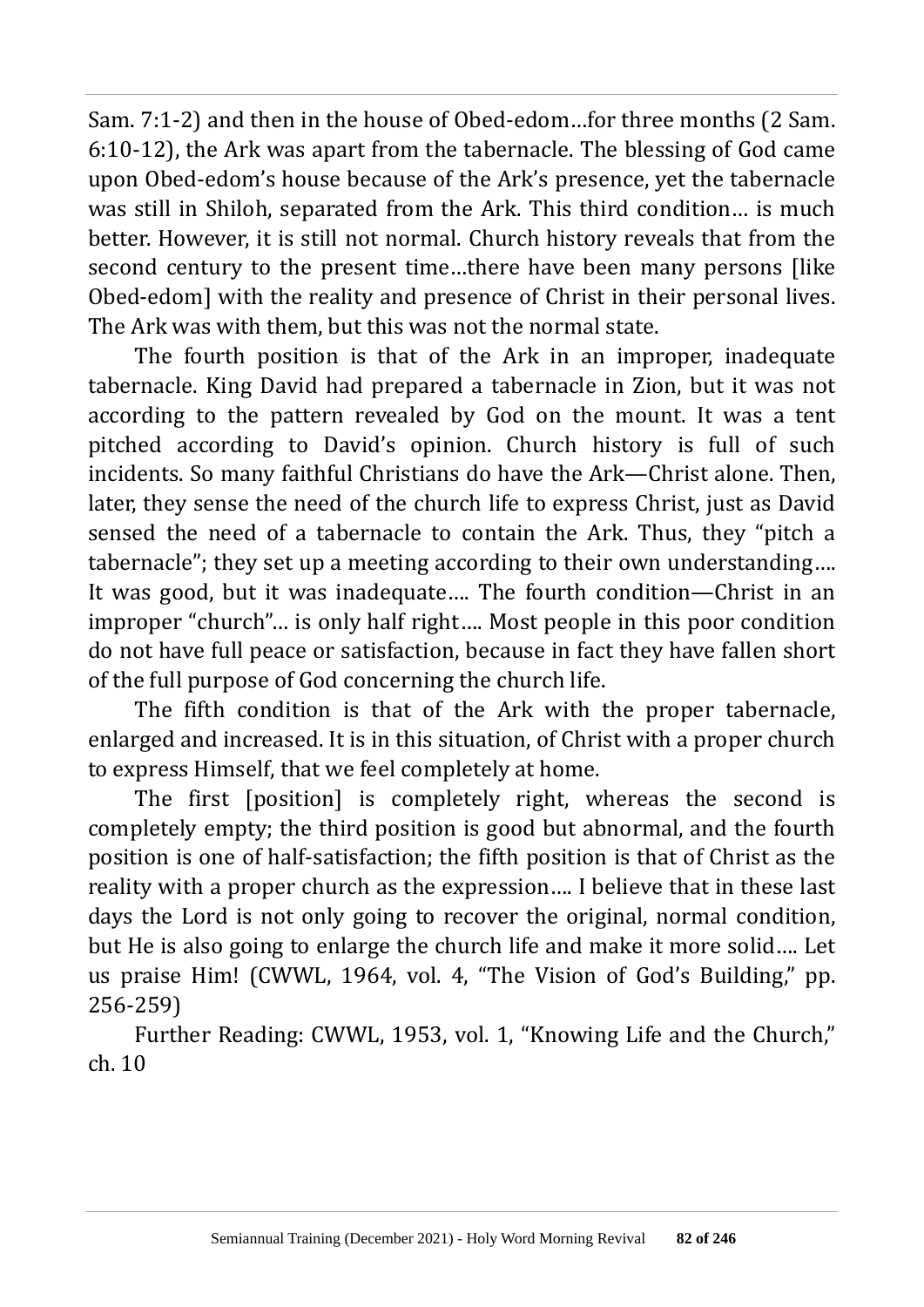# **‹‹ WEEK 4 — HYMN ››**

#### **Hymns, #194 Thou art God's testimony, Lord**

Praise of the Lord — His All-Inclusiveness

1 Thou art God's testimony, Lord, Much better than the law; The law in letter was engraved, In it Thy type men saw. A definition was the law, God's picture to provide; But Thou art God's reality, In Thee doth God abide. 2 The ark of testimony too Was but a type of Thee; In it the law of God was placed, But God in Thee we see. The ark, in type, was made of wood And overlaid with gold; It typifies Thee as a man, Who God in full doth hold. 3 Thou art the tabernacle too, God's holy dwelling place; Incarnate in the flesh Thou art, And full of truth and grace. God's glory we behold in Thee, Thou art the Word divine; Thy words and deeds of love and light Do God in life define. 4 The temple was a type of Thee; The house of God Thou art; God dwells in Thee, Himself to show, His fulness to impart. Though Thou by Satan wast destroyed And numbered with the dead, In resurrection Thou dost build A larger one instead.